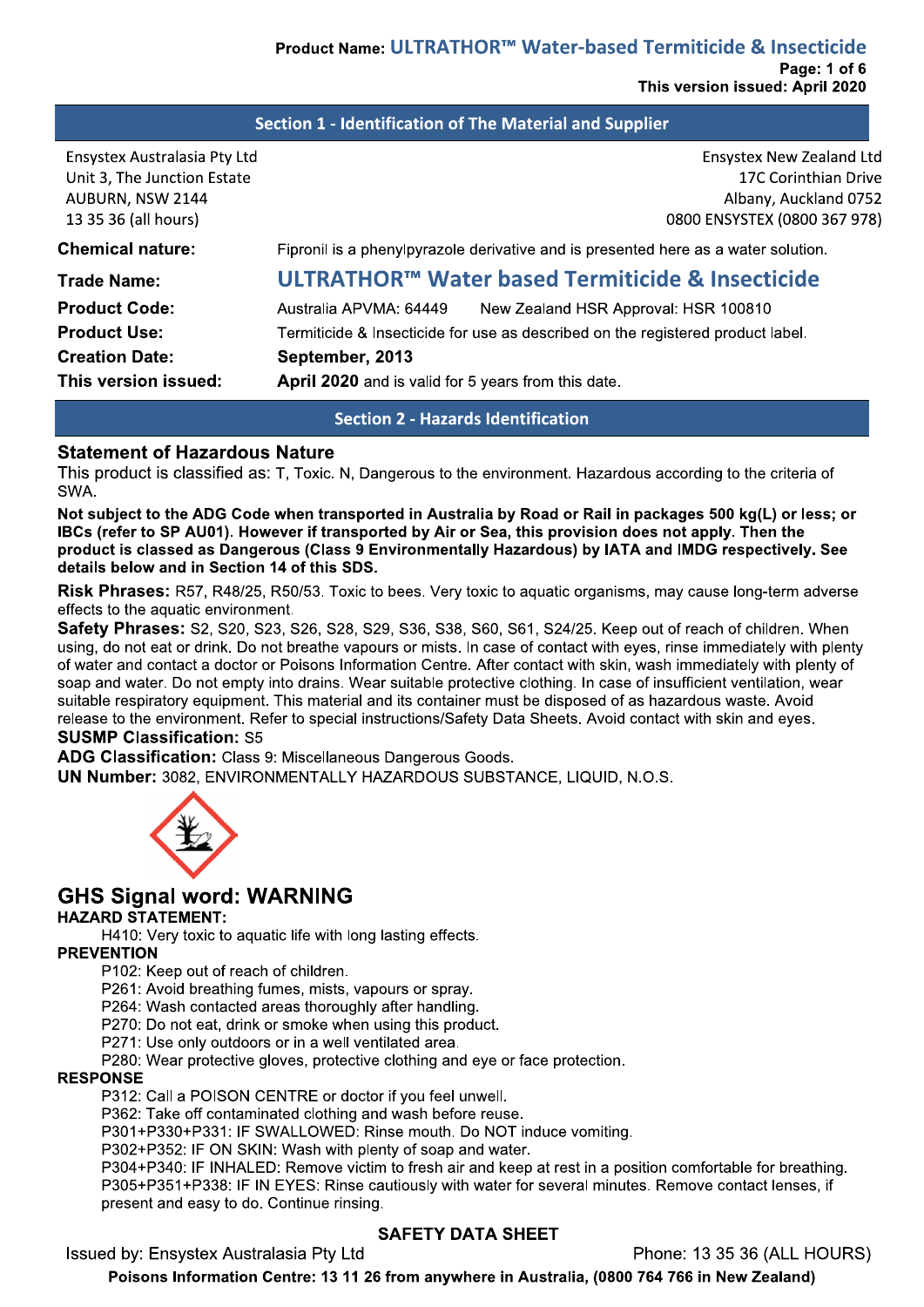#### Product Name: ULTRATHOR™ Water-based Termiticide & Insecticide Page: 2 of 6 This version issued: April 2020

P332+P313: If skin irritation occurs: Get medical advice.

P337+P313: If eve irritation persists: Get medical advice.

P391: Collect spillage.

P370+P378: In case of fire, use carbon dioxide, dry chemical, foam, water fog. Alcohol resistant foam is the preferred firefighting medium but, if it is not available, normal foam can be used.

#### **STORAGE**

P402+P404: Store in a dry place. Store in a closed container.

P403+P235: Store in a well-ventilated place. Keep cool.

#### **DISPOSAL**

P501: Dispose of contents and containers as specified on the registered label.

#### **Emergency Overview**

**Physical Description & Colour: Cream opaque suspension.** 

### Odour: Mild characteristic odour.

Major Health Hazards: This product is harmful by inhalation, in contact with skin, and irritating to eves and skin.

#### **Potential Health Effects**

## Inhalation:

Short Term Exposure: Available data shows product may be mildly irritating, although unlikely to cause more than mild transient discomfort.

Long Term Exposure: No data for health effects associated with long term inhalation.

### **Skin Contact:**

**Short Term Exposure:** Available data shows that this product is not a skin irritant.

Long Term Exposure: No data for health effects associated with long term skin exposure.

## **Eve Contact:**

**Short Term Exposure:** Available data shows this product is not an eve irritant.

Long Term Exposure: No data for health effects associated with long term eye exposure.

#### Ingestion:

Short Term Exposure: Significant oral exposure is considered to be unlikely. This product is an oral irritant. Symptoms may include reddening of skin in mouth and throat. Other symptoms may also become evident, but all should disappear once exposure has ceased.

Long Term Exposure: No data for health effects associated with long term ingestion.

## **Carcinogen Status:**

**SWA:** No significant ingredient is classified as carcinogenic by SWA.

NTP: No significant ingredient is classified as carcinogenic by NTP.

**IARC:** No significant ingredient is classified as carcinogenic by IARC.

| <b>Section 3 - Composition/Information on Ingredients</b>                                                               |                |           |         |                                |  |  |
|-------------------------------------------------------------------------------------------------------------------------|----------------|-----------|---------|--------------------------------|--|--|
| Ingredients                                                                                                             | <b>CAS No</b>  | Conc, %   |         | TWA $(mg/m^3)$ STEL $(mg/m^3)$ |  |  |
| Fipronil                                                                                                                | 120068-37-3 10 |           | not set | not set                        |  |  |
| Other non hazardous ingredients                                                                                         | various        | approx 10 | not set | not set                        |  |  |
| Water                                                                                                                   | 7732-18-5      | to $100$  | not set | not set                        |  |  |
| ____<br>the contract of the contract of the contract of the contract of the contract of the contract of the contract of |                |           |         | - -                            |  |  |

This is a commercial product whose exact ratio of components may vary slightly. Minor quantities of other non hazardous ingredients are also possible.

The SWA TWA exposure value is the average airborne concentration of a particular substance when calculated over a normal 8 hour working day for a 5 day working week. The STEL (Short Term Exposure Limit) is an exposure value that may be equalled (but should not be exceeded) for no longer than 15 minutes and should not be repeated more than 4 times per day. There should be at least 60 minutes between successive exposures at the STEL. The term "peak "is used when the TWA limit, because of the rapid action of the substance, should never be exceeded, even briefly.

# **SAFETY DATA SHEET**

Issued by: Ensystex Australasia Pty Ltd Phone: 13 35 36 (ALL HOURS) Poisons Information Centre: 13 11 26 from anywhere in Australia, (0800 764 766 in New Zealand)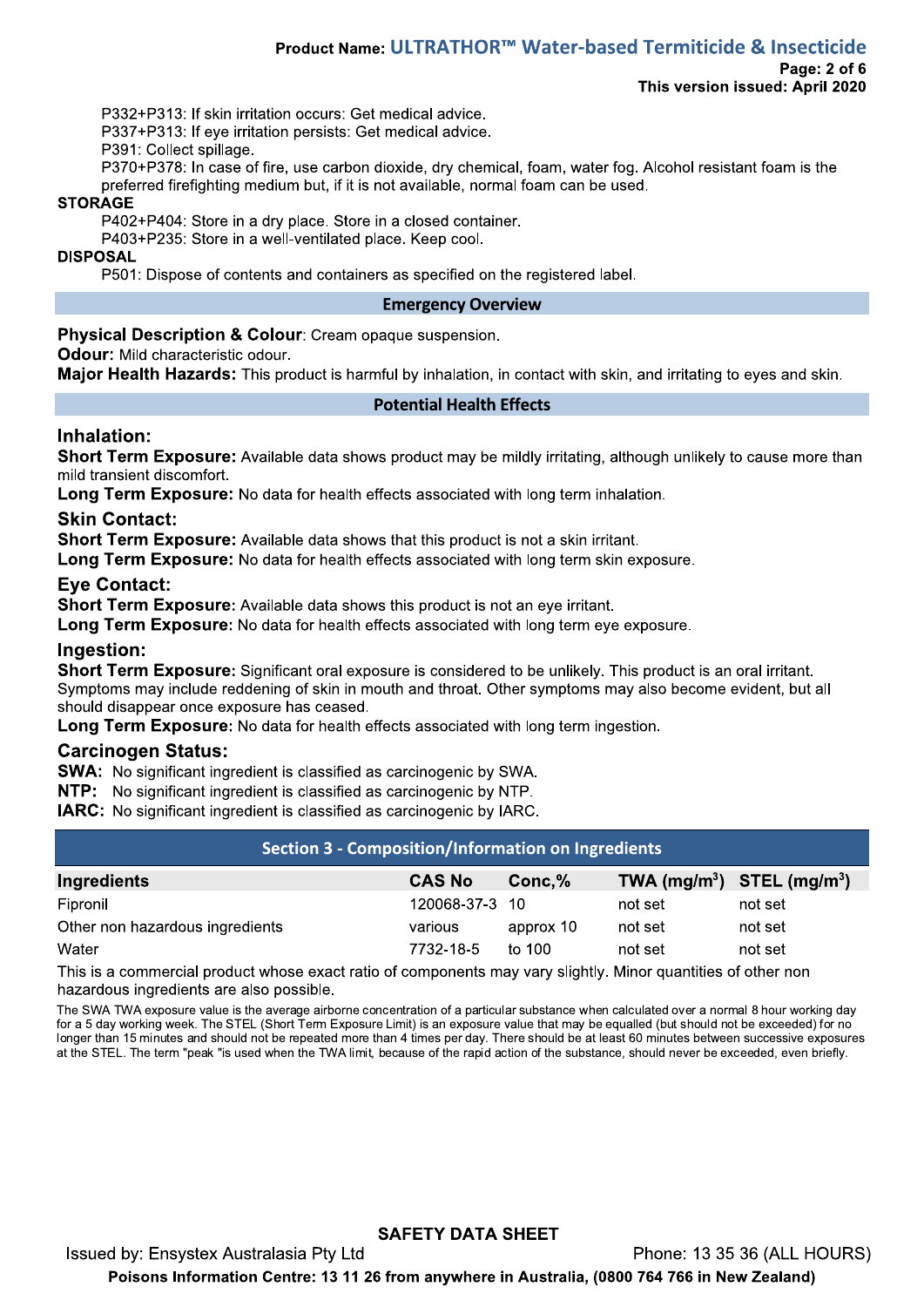#### **Section 4 - First Aid Measures**

#### **General Information:**

You should call The Poisons Information Centre if you feel that you may have been poisoned, burned or irritated by this product. The number is 13 11 26 from anywhere in Australia (0800 764 766 in New Zealand) and is available at all times. Have this SDS with you when you call.

Inhalation: If symptoms of poisoning become evident, contact a Poisons Information Centre, or call a doctor at once. Remove source of contamination or move victim to fresh air. If breathing is difficult, oxygen may be beneficial if administered by trained personnel, preferably on a doctor's advice. DO NOT allow victim to move about unnecessarily. Symptoms of pulmonary oedema can be delayed up to 48 hours after exposure.

Skin Contact: Wash gently and thoroughly with warm water (use non-abrasive soap if necessary) for 10-20 minutes or until product is removed. Under running water, remove contaminated clothing, shoes and leather goods (e.g. watchbands and belts) and completely decontaminate them before reuse or discard. If irritation persists, repeat flushing and seek medical attention.

Eve Contact: Immediately flush the contaminated eve(s) with lukewarm, gently flowing water for 20 minutes or until the product is removed, while holding the evelid(s) open. Take care not to rinse contaminated water into the unaffected eye or onto the face. Obtain medical attention immediately. Take special care if exposed person is wearing contact lenses.

Ingestion: If swallowed, do NOT induce vomiting. Wash mouth with water and contact a Poisons Information Centre or call a doctor.

### **Section 5 - Fire Fighting Measures**

Fire and Explosion Hazards: The major hazard in fires is usually inhalation of heated and toxic or oxygen deficient (or both), fire gases. There is little risk of an explosion from this product if commercial quantities are involved in a fire.

Only small quantities of decomposition products are expected from this product at temperatures normally achieved in a fire. This will only occur after heating to dryness.

Fire decomposition products from this product may be toxic if inhaled. Take appropriate protective measures.

**Extinguishing Media:** In case of fire, use carbon dioxide, dry chemical, foam, water fog. Alcohol resistant foam is the preferred firefighting medium but, if it is not available, normal foam can be used. Try to contain spills, minimise spillage entering drains or water courses.

Fire Fighting: If a significant quantity of this product is involved in a fire, call the fire brigade. There is little danger of a violent reaction or explosion if significant quantities of this product are involved in a fire. Recommended personal protective equipment is full fire kit and breathing apparatus.

| <b>Flash point:</b>              | Does not burn. | <b>Upper Flammability Limit: Does not burn.</b> |
|----------------------------------|----------------|-------------------------------------------------|
| <b>Lower Flammability Limit:</b> | Does not burn. | <b>Autoignition temperature: Does not burn.</b> |
| <b>Flammability Class:</b>       | Does not burn. |                                                 |

## **Section 6 - Accidental Release Measures**

Accidental release: In the event of a major spill, prevent spillage from entering drains or water courses. Wear full protective clothing including eye/face protection. All skin areas should be covered. See below under Personal Protection regarding Australian Standards relating to personal protective equipment. Suitable materials for protective clothing include PVC, Nitrile. Eye/face protective equipment should comprise as a minimum, protective goggles. If there is a significant chance that vapours or mists are likely to build up in the cleanup area, we recommend that you use a respirator. Usually, no respirator is necessary when using this product. However, if you have any doubts consult the Australian Standard mentioned below (section 8). Otherwise, not normally necessary.

Stop leak if safe to do so, and contain spill. Absorb onto sand, vermiculite or other suitable absorbent material. If spill is too large or if absorbent material is not available, try to create a dike to stop material spreading or going into drains or waterways. Because of the environmentally hazardous nature of this product, special care should be taken to restrict release to waterways or drains. Sweep up and shovel or collect recoverable product into labelled containers for recycling or salvage, and dispose of promptly. Recycle containers wherever possible after careful cleaning. Refer to product label for specific instructions. After spills, wash area preventing runoff from entering drains. If a significant quantity of material enters drains, advise emergency services. Full details regarding disposal of used containers, spillage and unused material may be found on the label. If there is any conflict between this MSDS and the label, instructions on the label prevail. Ensure legality of disposal by consulting regulations prior to disposal. Thoroughly launder protective clothing before storage or re-use. Advise laundry of nature of contamination when sending contaminated clothing to laundry.

## **SAFETY DATA SHEET**

Issued by: Ensystex Australasia Pty Ltd Phone: 13 35 36 (ALL HOURS) Poisons Information Centre: 13 11 26 from anywhere in Australia, (0800 764 766 in New Zealand)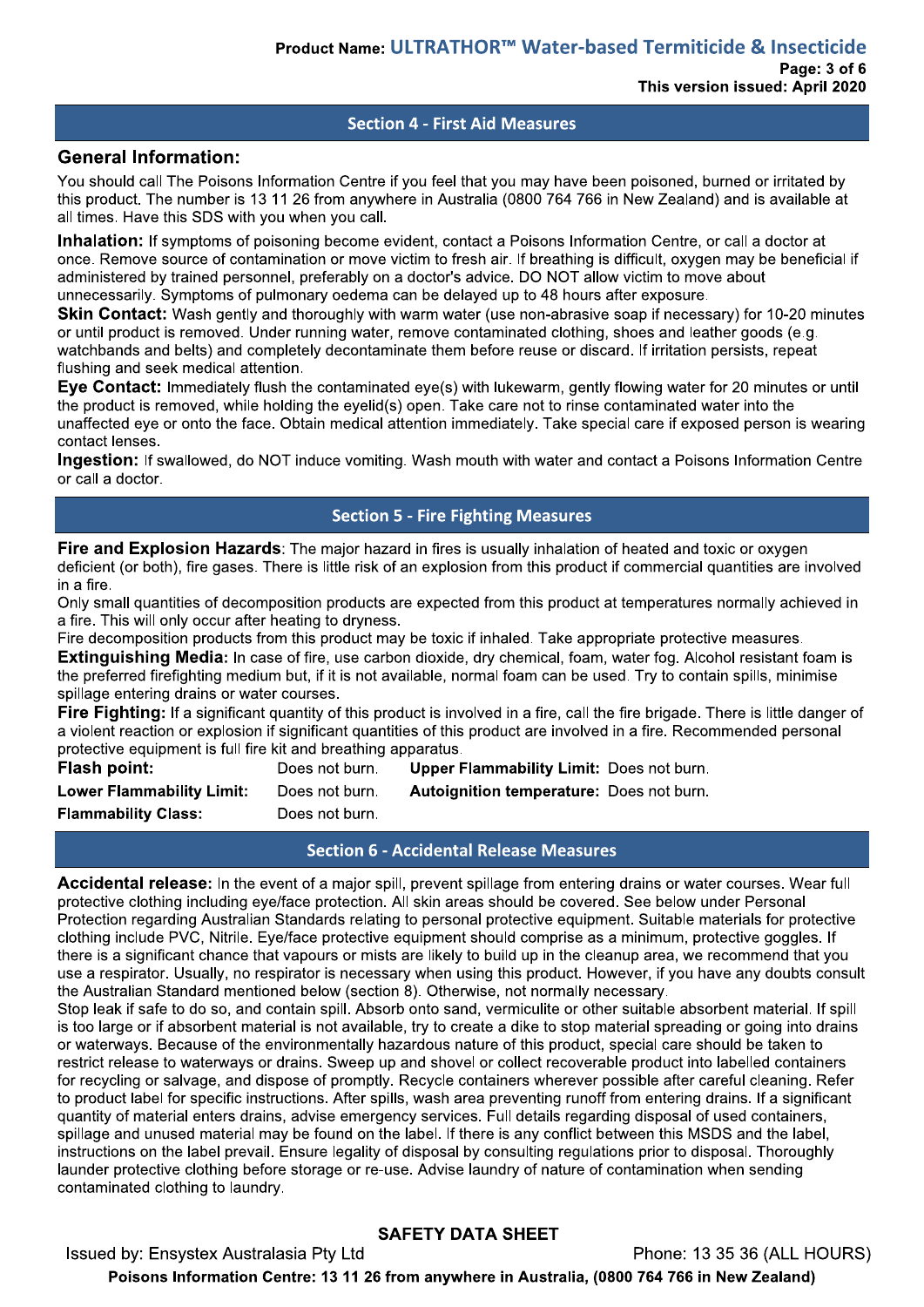## **Section 7 - Handling and Storage**

Handling: Keep exposure to this product to a minimum, and minimise the quantities kept in work areas. Check Section 8 of this SDS for details of personal protective measures, and make sure that those measures are followed. The measures detailed below under "Storage" should be followed during handling in order to minimise risks to persons using the product in the workplace. Also, avoid contact or contamination of product with incompatible materials listed in Section 10.

Storage: This product is a Scheduled Poison. Observe all relevant regulations regarding sale, transport and storage of this schedule of poison. Check packaging - there may be further storage instructions on the label.

## **Section 8 - Exposure Controls and Personal Protection**

The following Australian Standards will provide general advice regarding safety clothing and equipment:

Respiratory equipment: AS/NZS 1715, Protective Gloves: AS 2161, Occupational Protective Clothing: AS/NZS 4501 set 2008, Industrial Eye Protection: AS1336 and AS/NZS 1337, Occupational Protective Footwear: AS/NZS2210.

#### **SWA Exposure Limits**

#### STEL  $(mq/m<sup>3</sup>)$

Exposure limits have not been established by SWA for any of the significant ingredients in this product.

TWA ( $mq/m<sup>3</sup>$ )

The ADI for Fipronil is set at 0.0002 mg/kg/day. The corresponding NOEL is set at 0.02 mg/kg/day. ADI means Acceptable Daily Intake: NOEL means No-observable-effect-level. Data from Australian ADI List. Dec 2012.

No special equipment is usually needed when occasionally handling small quantities. The following instructions are for bulk handling or where regular exposure in an occupational setting occurs without proper containment systems. Ventilation: This product should only be used in a well ventilated area. If natural ventilation is inadequate, use of a fan is suggested.

Eye Protection: Protective glasses or goggles should be worn when this product is being used. Emergency eye wash facilities are recommended in an area close to where this product is being used.

Skin Protection: Prevent skin contact by wearing impervious gloves, clothes and, preferably, apron. Make sure that all skin areas are covered. See below for suitable material types.

Protective Material Types: We suggest that protective clothing be made from the following materials: PVC, nitrile. Respirator: Usually, no respirator is necessary when using this product. However, if you have any doubts consult the Australian Standard mentioned above. Otherwise, not normally necessary.

## **Section 9 - Physical and Chemical Properties:**

| <b>Specific Gravity:</b><br>$1.00$ approx<br><b>Water Solubility:</b><br>Completely miscible in water.<br>pH:<br>$7 - 8$<br><b>Volatility:</b><br>No data.<br><b>Odour Threshold:</b><br>No data.<br><b>Evaporation Rate:</b><br>As for water.<br><b>Coeff Oil/water Distribution:</b><br>No data |
|---------------------------------------------------------------------------------------------------------------------------------------------------------------------------------------------------------------------------------------------------------------------------------------------------|
| <b>Autoignition temp:</b><br>Not applicable - does not burn.                                                                                                                                                                                                                                      |

**SAFETY DATA SHEET** Issued by: Ensystex Australasia Pty Ltd Phone: 13 35 36 (ALL HOURS) Poisons Information Centre: 13 11 26 from anywhere in Australia, (0800 764 766 in New Zealand)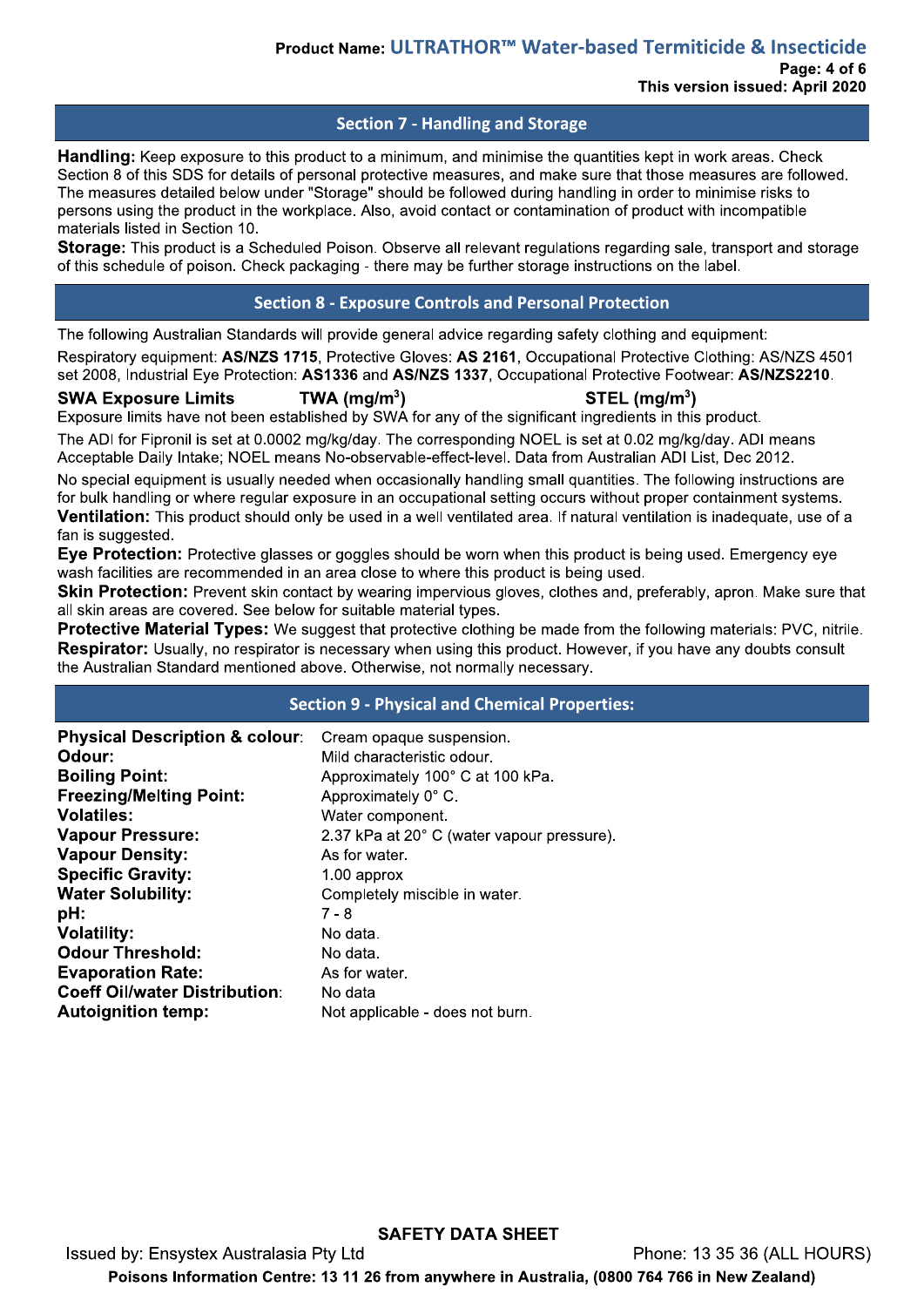## **Section 10 - Stability and Reactivity**

**Reactivity:** This product is unlikely to react or decompose under normal storage conditions. However, if you have any doubts, contact the supplier for advice on shelf life properties.

Conditions to Avoid: Protect this product from light. Store in the closed original container in a dry, cool, wellventilated area out of direct sunlight.

**Incompatibilities:** No particular Incompatibilities.

Fire Decomposition: Only small quantities of decomposition products are expected from this product at temperatures normally achieved in a fire. This will only occur after heating to dryness. Combustion forms carbon dioxide, and if incomplete, carbon monoxide and possibly smoke. Water is also formed. May form nitrogen and its compounds, and under some circumstances, oxides of nitrogen. Occasionally hydrogen cyanide gas in reducing atmospheres. May form oxides of sulfur (sulfur dioxide is a respiratory hazard) and other sulfur compounds. Most will have a foul odour. May form hydrogen chloride gas, other compounds of chlorine. May form hydrogen fluoride gas and other compounds of fluorine. Carbon monoxide poisoning produces headache, weakness, nausea, dizziness, confusion, dimness of vision, disturbance of judgment, and unconsciousness followed by coma and death. Polymerisation: This product will not undergo polymerisation reactions.

## **Section 11 - Toxicological Information**

**Toxicity:** Acute Oral, Rat, female: LD<sub>50</sub> > 2000 mg/kg (OECD 425).

Acute Dermal, Rat (male and female): LD<sub>50</sub> > 2000 mg/kg (OECD 420).

Acute Dermal Irritation, Rabbit: Not classified as a skin irritant (OECD 404).

Acute Eye Irritation, Rabbit: Not classified as an eye irritant (OECD 405).

Skin Sensitisation, Guinea Pig: Not considered as a skin sensitiser (OECD 406).

Acute Inhalation, Rat (male and female): LC<sub>50</sub> 3.022 mg/L air. Based on the results of this study ULTRATHOR is rated Category 4 under the Globally Harmonized System of Classification and Labelling of Chemicals (GHS 2017).

## **Classification of Hazardous Ingredients**

Ingredient

Finronil

**Risk Phrases** 

>=10%Conc<25%: T; R48/25; R20/21/22

There is no data to hand indicating any particular target organs.

Issued by: Ensystex Australasia Pty Ltd

# **Section 12 - Ecological Information**

This product is toxic to bees. Very toxic to aquatic organisms, may cause long-term adverse effects to the aquatic environment. This product is biodegradable. It will not accumulate in the soil or water or cause long term problems. Fish: LC<sub>50</sub> bluegill sunfish (Lepomis macrochirus): 0.085 mg/L

In laboratory studies, Fipronil has a half-life of 122-128 days in oxygenated sandy loam. In field studies, dissipation half-life on soil surfaces ranged from 0.7 to 1.7 months. Half-life of Fipronil applied by soil incorporation ranged from 3 to 7.3 months. Residues remain mainly in the upper 30 cm of soil. Fipronil has low soil mobility - it binds to the soil and has little potential for groundwater contamination.

Fipronil degrades slowly in water and sediment that lack oxygen, with a half-life ranging from 116 to 130 days. Fipronil is stable to breakdown by water at mildly acidic to neutral pH values.

When exposed to light. Fipronil has a half-life of 3.6 hours in water, and 34 days in loamy soil.

Fish: LC<sub>50</sub> rainbow trout (Oncorhynchus mykiss): 0.248 mg/L. LC<sub>50</sub> carp (Cyprinus carpio): 0.430 mg/L Daphnia: EC<sub>50</sub> 0.19 mg/L

## **Section 13 - Disposal Considerations**

**Disposal:** Special help is available for the disposal of Agricultural Chemicals. The product label will give general advice regarding disposal of small quantities, and how to cleanse containers. However, for help with the collection of unwanted rural chemicals, contact ChemClear 1800 008 182 http://www.chemclear.com.au/ and for help with the disposal of empty drums, contact DrumMuster http://www.drummuster.com.au/ where you will find contact details for your area.

Poisons Information Centre: 13 11 26 from anywhere in Australia, (0800 764 766 in New Zealand)